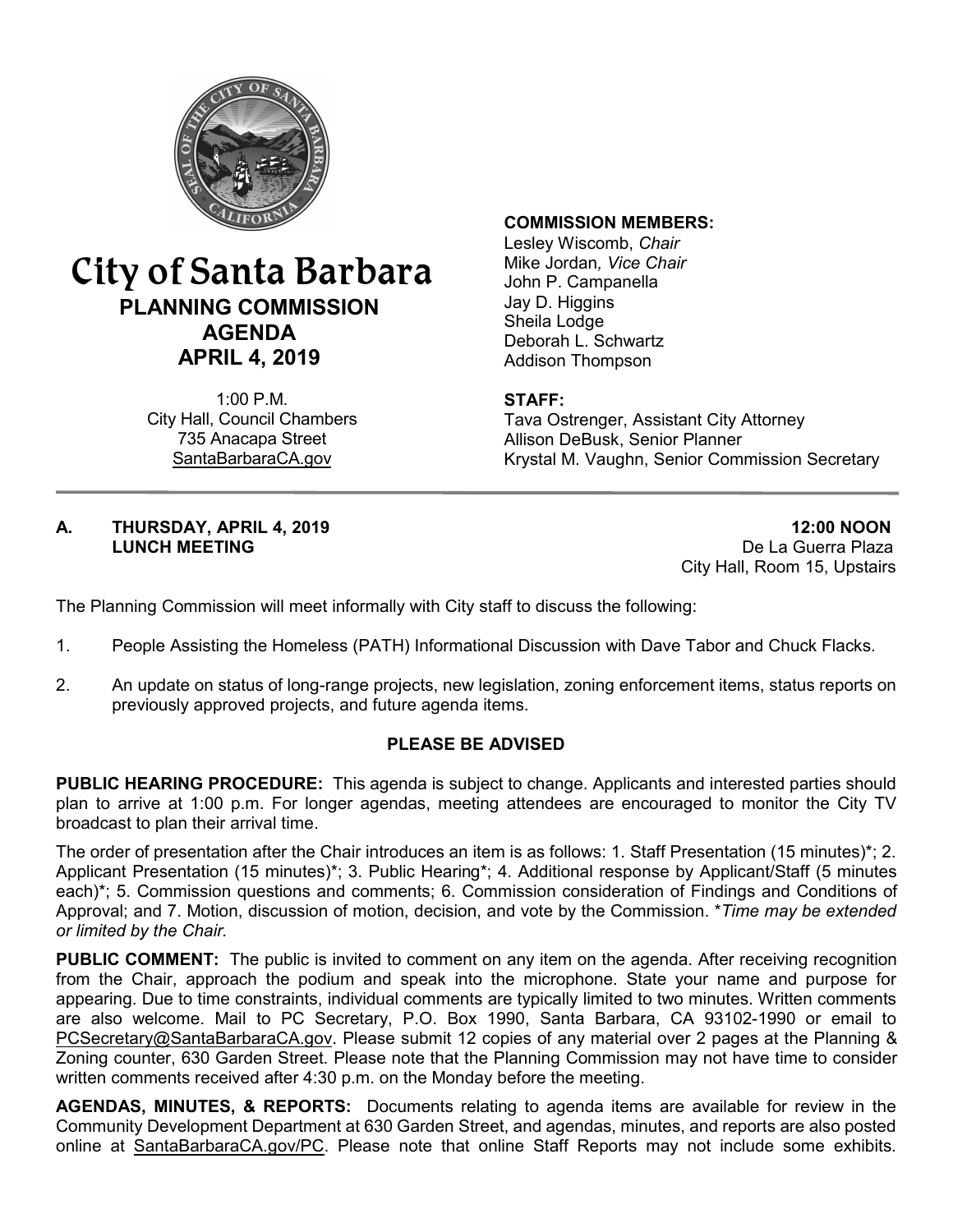Materials related to an item on this agenda submitted to the Planning Commission after distribution of the agenda packet are available for public inspection in the Community Development Department at 630 Garden Street during normal business hours.

**PLANS & ADDITIONAL INFORMATION:** The scope of a project may be modified as it proceeds through the planning process. If you have any questions, wish to review the plans, or wish to be placed on a mailing list for future agendas for an item, contact the Case Planner as listed in the project description. Office hours are 8:30 a.m. to 4:30 p.m., Monday through Thursday, and every other Friday (see [SantaBarbaraCA.gov/Calendar](http://www.santabarbaraca.gov/cals/default.asp) for closure dates).

**AMERICANS WITH DISABILITIES ACT:** If you need auxiliary aids or services or staff assistance to attend or participate in this meeting, contact the City Administrator's Office at (805) 564-5305. If possible, notification at least 48 hours prior to the meeting will usually enable the City to make reasonable arrangements. Specialized services, such as sign language interpretation or documents in Braille, may require additional lead time to arrange.

**TELEVISION COVERAGE:** This meeting will be broadcast live on City TV-Channel 18 and online at [SantaBarbaraCA.gov/CityTV](http://www.santabarbaraca.gov/CityTV). See [SantaBarbaraCA/CityTVProgramGuide](http://www.santabarbaraca.gov/gov/depts/cityadmin/programming.asp) for a rebroadcast schedule. An archived video of this meeting will be available at [SantaBarbaraCA.gov/PCVideos.](http://www.santabarbaraca.gov/PCVideos)

**APPEALS:** Some items before the Planning Commission may be appealed to City Council. The appeal, accompanied by the appropriate filing fee per application, must be filed with the City Clerk's office within 10 calendar days of the Planning Commission decision.

# **I. ROLL CALL**

# **II. PRELIMINARY MATTERS**

- A. Requests for continuances, withdrawals, postponements, or addition of ex-agenda items.
- B. Announcements and appeals.
- C. Review, consideration, and action on the following draft Planning Commission minutes and resolutions:
	- 1. March 7, 2019 Minutes
	- 2. PC Resolution No. 004-19 517 Chapala Street
- D. Comments from members of the public pertaining to items not on this agenda. Due to time constraints, each person is limited to two minutes.